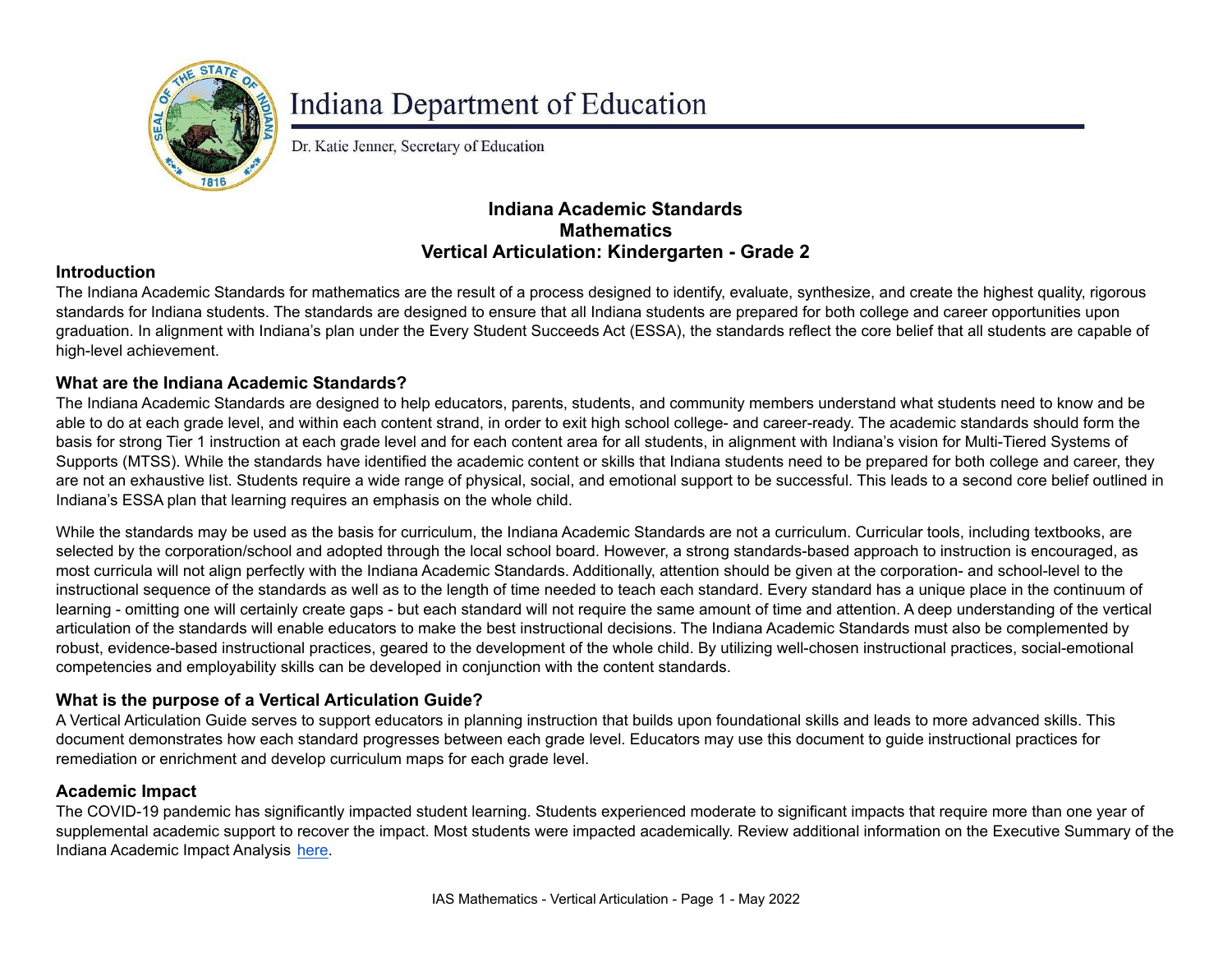| <b>Mathematics - Number Sense</b>                                                                                                                                                                                                                                                                                                                                                                         |                                                                                                                                                                                         |                                                                                                                                                                                                               |
|-----------------------------------------------------------------------------------------------------------------------------------------------------------------------------------------------------------------------------------------------------------------------------------------------------------------------------------------------------------------------------------------------------------|-----------------------------------------------------------------------------------------------------------------------------------------------------------------------------------------|---------------------------------------------------------------------------------------------------------------------------------------------------------------------------------------------------------------|
| <b>KINDERGARTEN</b>                                                                                                                                                                                                                                                                                                                                                                                       | <b>GRADE 1</b>                                                                                                                                                                          | <b>GRADE 2</b>                                                                                                                                                                                                |
| K.NS.1: Count to at least 100 by ones and tens and<br>count on by one from any number.                                                                                                                                                                                                                                                                                                                    | 1.NS.1: Count to at least 120 by ones, fives, and tens<br>from any given number. In this range, read and write<br>numerals and represent a number of objects with a<br>written numeral. | 2.NS.1: Count by ones, twos, fives, tens, and<br>hundreds up to at least 1,000 from any given number.                                                                                                         |
| <b>K.NS.2:</b> Write whole numbers from zero to 20 and<br>recognize number words from zero to 10. Represent<br>a number of objects with a written numeral zero to 20<br>(with zero representing a count of no objects).                                                                                                                                                                                   |                                                                                                                                                                                         | 2.NS.2: Read and write whole numbers up to 1,000.<br>Use words, models, standard form and expanded<br>form to represent and show equivalent forms of<br>whole numbers up to 1,000.                            |
|                                                                                                                                                                                                                                                                                                                                                                                                           | 1.NS.3: Match the ordinal numbers first, second,<br>third, etc., with an ordered set up to 10 items.                                                                                    | 2.NS.4: Match the ordinal numbers first, second,<br>third, etc., with an ordered set up to 30.                                                                                                                |
| K.NS.3: Find the number that is one more than or<br>one less than any whole number up to 20.                                                                                                                                                                                                                                                                                                              | 1.NS.5: Find mentally 10 more or 10 less than a<br>given two-digit number without having to count, and<br>explain the thinking process used to get the answer.                          |                                                                                                                                                                                                               |
| K.NS.4: Say the number names in standard order<br>when counting objects, pairing each object with one<br>and only one number name and each number name<br>with one and only one object. Understand that the<br>last number name said describes the number of<br>objects counted and that the number of objects is the<br>same regardless of their arrangement or the order in<br>which they were counted. |                                                                                                                                                                                         |                                                                                                                                                                                                               |
| K.NS.5: Count up to 20 objects arranged in a line, a<br>rectangular array, or a circle. Count up to 10 objects<br>in a scattered configuration. Count out the number of<br>objects, given a number from one to 20.                                                                                                                                                                                        |                                                                                                                                                                                         | 2.CA.5 Use addition to find the total number of<br>objects arranged in rectangular arrays with up to five<br>rows and up to five columns; write an equation to<br>express the total as a sum of equal groups. |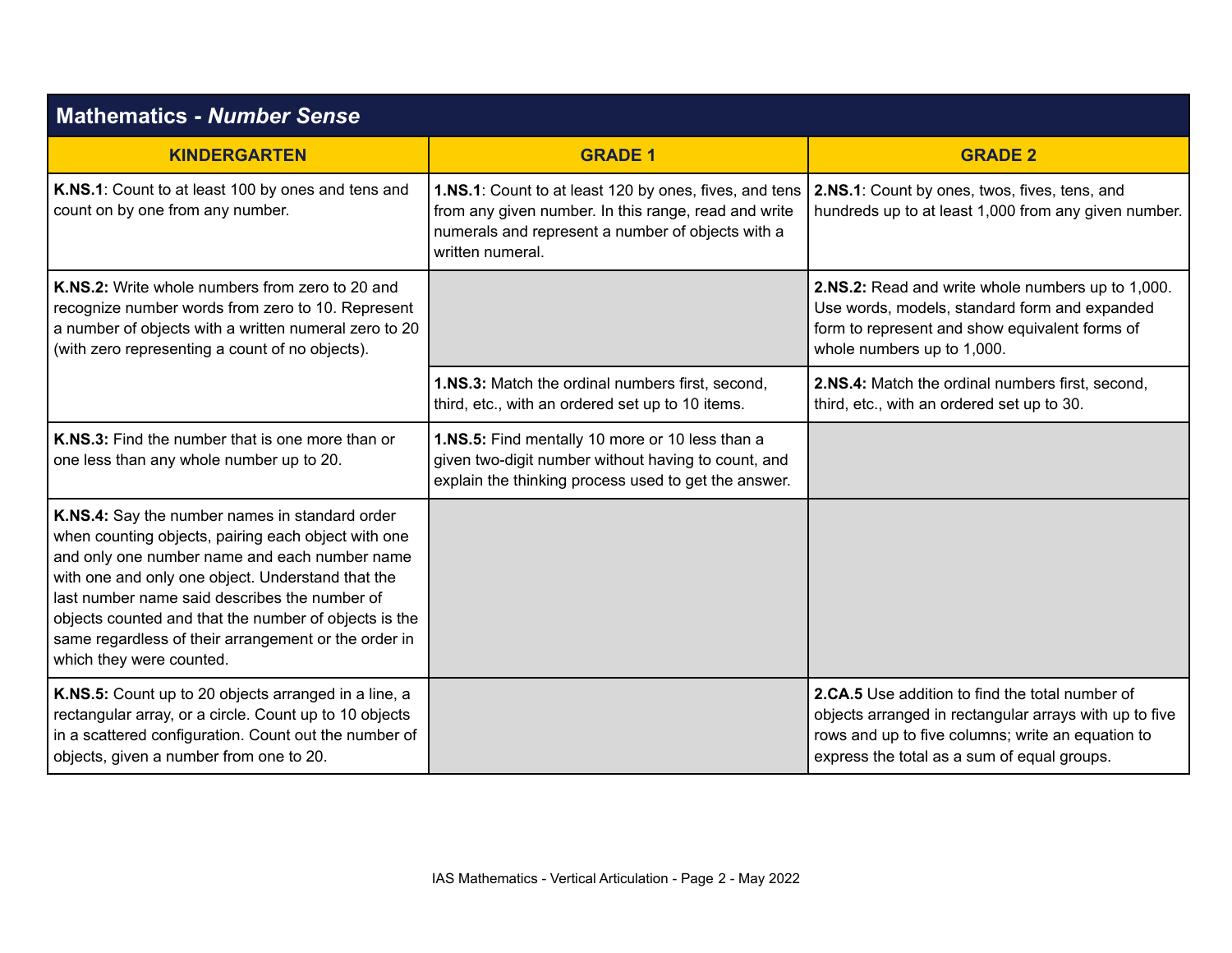| K.NS.6: Recognize sets of one to 10 objects in<br>patterned arrangements and tell how many without<br>counting.                                                                                                 | 1.CA.1: Demonstrate fluency with addition facts and<br>the corresponding subtraction facts within 20. Use<br>strategies such as counting on; making ten (e.g., 8 +<br>$6 = 8 + 2 + 4 = 10 + 4 = 14$ ; decomposing a number<br>leading to a ten (e.g., $13 - 4 = 13 - 3 - 1 = 10 - 1 =$<br>9); using the relationship between addition and<br>subtraction (e.g., knowing that $8 + 4 = 12$ , one knows<br>$12 - 8 = 4$ ; and creating equivalent but easier or<br>known sums (e.g., adding $6 + 7$ by creating the<br>known equivalent $6 + 6 + 1 = 12 + 1 = 13$ ).<br>Understand the role of zero in addition and<br>subtraction. | 2.CA.1 Add and subtract fluently within 100.                                                                                                                                                                                                                                                                                                                |
|-----------------------------------------------------------------------------------------------------------------------------------------------------------------------------------------------------------------|-----------------------------------------------------------------------------------------------------------------------------------------------------------------------------------------------------------------------------------------------------------------------------------------------------------------------------------------------------------------------------------------------------------------------------------------------------------------------------------------------------------------------------------------------------------------------------------------------------------------------------------|-------------------------------------------------------------------------------------------------------------------------------------------------------------------------------------------------------------------------------------------------------------------------------------------------------------------------------------------------------------|
| K.NS.7: Identify whether the number of objects in<br>one group is greater than, less than, or equal to the<br>number of objects in another group (e.g., by using<br>matching and counting strategies).          | 1.NS.4: Use place value understanding to compare<br>two two-digit numbers based on meanings of the tens<br>and ones digits, recording the results of comparisons<br>with the symbols $>$ , $=$ , and $\lt$ .                                                                                                                                                                                                                                                                                                                                                                                                                      | 2.NS.7: Use place value understanding to compare<br>two three-digit numbers based on meanings of the<br>hundreds, tens, and ones digits, using >, =, and <<br>symbols to record the results of comparisons.                                                                                                                                                 |
| K.NS.8: Compare the values of two numbers from<br>one to 20 presented as written numerals.                                                                                                                      |                                                                                                                                                                                                                                                                                                                                                                                                                                                                                                                                                                                                                                   | 2.NS.3: Plot and compare whole numbers up to<br>1,000 on a number line.                                                                                                                                                                                                                                                                                     |
| K.NS.9: Correctly use the words for comparison,<br>including: one and many; none, some and all; more<br>and less; most and least; and equal to, more than<br>and less than.                                     |                                                                                                                                                                                                                                                                                                                                                                                                                                                                                                                                                                                                                                   |                                                                                                                                                                                                                                                                                                                                                             |
| K.NS.10: Separate sets of 10 or fewer objects into<br>equal groups.                                                                                                                                             |                                                                                                                                                                                                                                                                                                                                                                                                                                                                                                                                                                                                                                   | 2.NS.5: Determine whether a group of objects (up to<br>20) has an odd or even number of members (e.g., by<br>placing that number of objects in two groups of the<br>same size and recognizing that for even numbers no<br>object will be left over and for odd numbers one<br>object will be left over, or by pairing objects or<br>counting them by twos). |
| K.NS.11: Develop initial understandings of place<br>value and the base 10 number system by showing<br>equivalent forms of whole numbers from 10 to 20 as<br>groups of tens and ones using objects and drawings. | 1.NS.2: Understand that 10 can be thought of as a<br>group of 10 ones - called a "ten." Understand that<br>the numbers from 11 to 19 are composed of a 10 and<br>one, two, three, four, five, six, seven, eight, or nine                                                                                                                                                                                                                                                                                                                                                                                                          | 2.NS.6: Understand that the three digits of a<br>three-digit number represent amounts of hundreds,<br>tens, and ones (e.g., 706 equals 7 hundreds, 0 tens,<br>and 6 ones). Understand that 100 can be thought of                                                                                                                                            |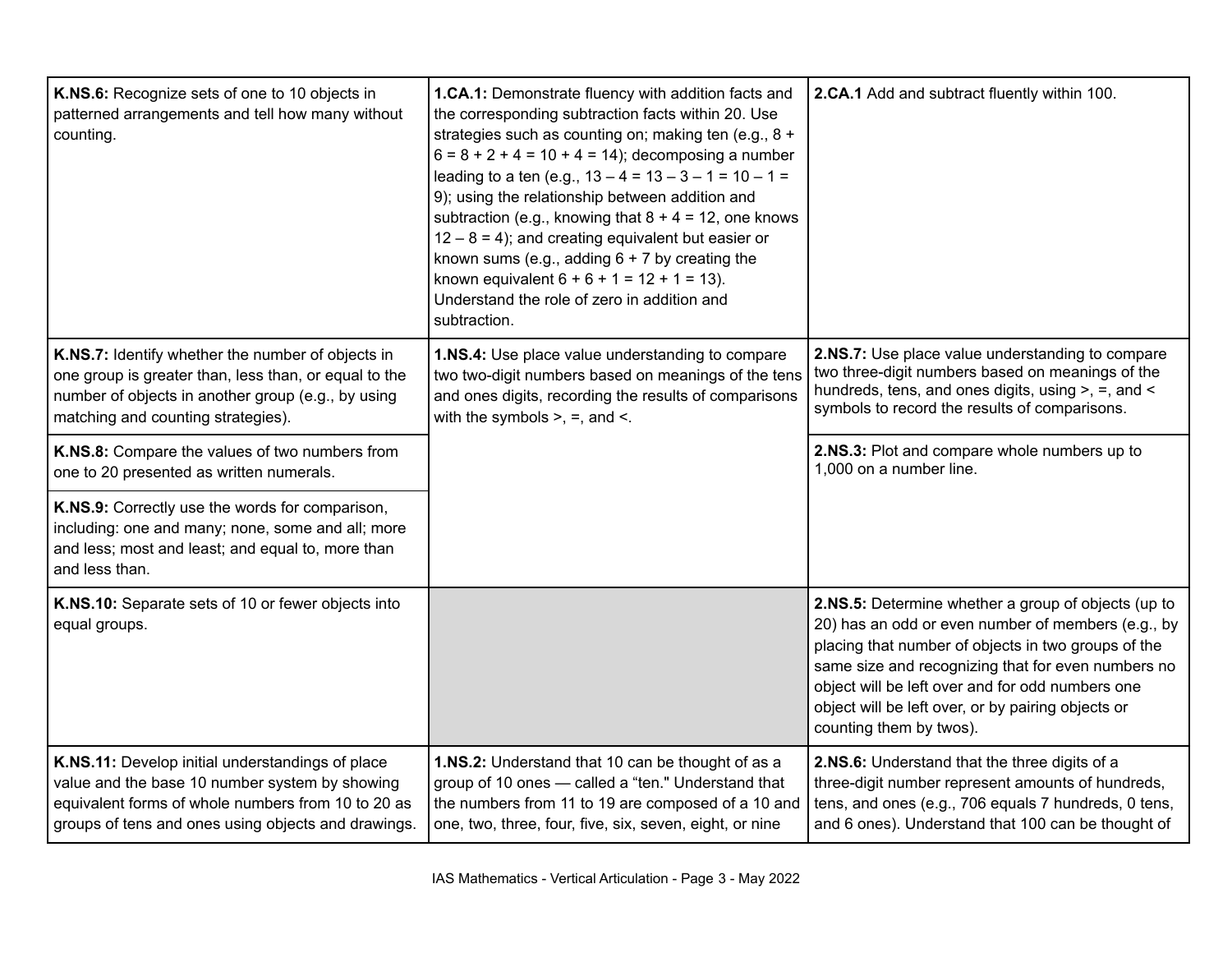| ones. Understand that the numbers 10, 20, 30, 40,<br>50, 60, 70, 80, 90 refer to one, two, three, four, five,<br>six, seven, eight, or nine tens (and zero ones).                              | as a group of 10 tens - called a "hundred."<br>Understand that the numbers 100, 200, 300, 400,<br>500, 600, 700, 800, 900 refer to one, two, three, four, |
|------------------------------------------------------------------------------------------------------------------------------------------------------------------------------------------------|-----------------------------------------------------------------------------------------------------------------------------------------------------------|
| <b>1.NS.6:</b> Show equivalent forms of whole numbers as<br>groups of tens and ones, and understand that the<br>individual digits of a two-digit number represent<br>amounts of tens and ones. | five, six, seven, eight, or nine hundreds (and zero<br>tens and zero ones).                                                                               |

# **Mathematics -** *Computation and Algebraic Thinking*

| <b>KINDERGARTEN</b>                                                                                                                                                                                                                                                                                                                                                    | <b>GRADE 1</b>                                                                                                                                                                                                                                                                                                                                                                                                                              | <b>GRADE 2</b>                                                                                                                                                                                                                                                                                                    |
|------------------------------------------------------------------------------------------------------------------------------------------------------------------------------------------------------------------------------------------------------------------------------------------------------------------------------------------------------------------------|---------------------------------------------------------------------------------------------------------------------------------------------------------------------------------------------------------------------------------------------------------------------------------------------------------------------------------------------------------------------------------------------------------------------------------------------|-------------------------------------------------------------------------------------------------------------------------------------------------------------------------------------------------------------------------------------------------------------------------------------------------------------------|
| K.CA.1: Use objects, drawings, mental images,<br>sounds, etc., to represent addition and subtraction<br>within 10.                                                                                                                                                                                                                                                     | <b>1.CA.1:</b> Demonstrate fluency with addition facts and<br>the corresponding subtraction facts within 20. Use<br>strategies such as counting on; making 10 (e.g., 8 +                                                                                                                                                                                                                                                                    | 2.CA.1: Add and subtract fluently within 100.                                                                                                                                                                                                                                                                     |
| K.CA.3: Use objects, drawings, etc., to decompose<br>numbers less than or equal to 10 into pairs in more<br>than one way, and record each decomposition with a<br>drawing or an equation (e.g., $5 = 2 + 3$ and $5 = 4 + 1$<br>1). [In kindergarten, students should see equations<br>and be encouraged to trace them, however, writing<br>equations is not required.] | $6 = 8 + 2 + 4 = 10 + 4 = 14$ ; decomposing a number<br>leading to a 10 (e.g., $13 - 4 = 13 - 3 - 1 = 10 - 1 =$<br>9); using the relationship between addition and<br>subtraction (e.g., knowing that $8 + 4 = 12$ , one knows<br>$12 - 8 = 4$ ); and creating equivalent but easier or<br>known sums (e.g., adding $6 + 7$ by creating the<br>known equivalent $6 + 6 + 1 = 12 + 1 = 13$ ).<br>Understand the role of zero in addition and |                                                                                                                                                                                                                                                                                                                   |
| K.CA.4: Find the number that makes 10 when added<br>to the given number for any number from one to nine<br>(e.g., by using objects or drawings), and record the<br>answer with a drawing or an equation.                                                                                                                                                               | subtraction.                                                                                                                                                                                                                                                                                                                                                                                                                                |                                                                                                                                                                                                                                                                                                                   |
|                                                                                                                                                                                                                                                                                                                                                                        | <b>1.CA.5:</b> Add within 100, including adding a two-digit<br>number and a one-digit number, and adding a<br>two-digit number and a multiple of 10, using models<br>or drawings and strategies based on place value,<br>properties of operations, and/or the relationship<br>between addition and subtraction; describe the                                                                                                                | 2.CA.4: Add and subtract within 1000, using models<br>or drawings and strategies based on place value,<br>properties of operations, and/or the relationship<br>between addition and subtraction; describe the<br>strategy and explain the reasoning used.<br>Understand that in adding or subtracting three-digit |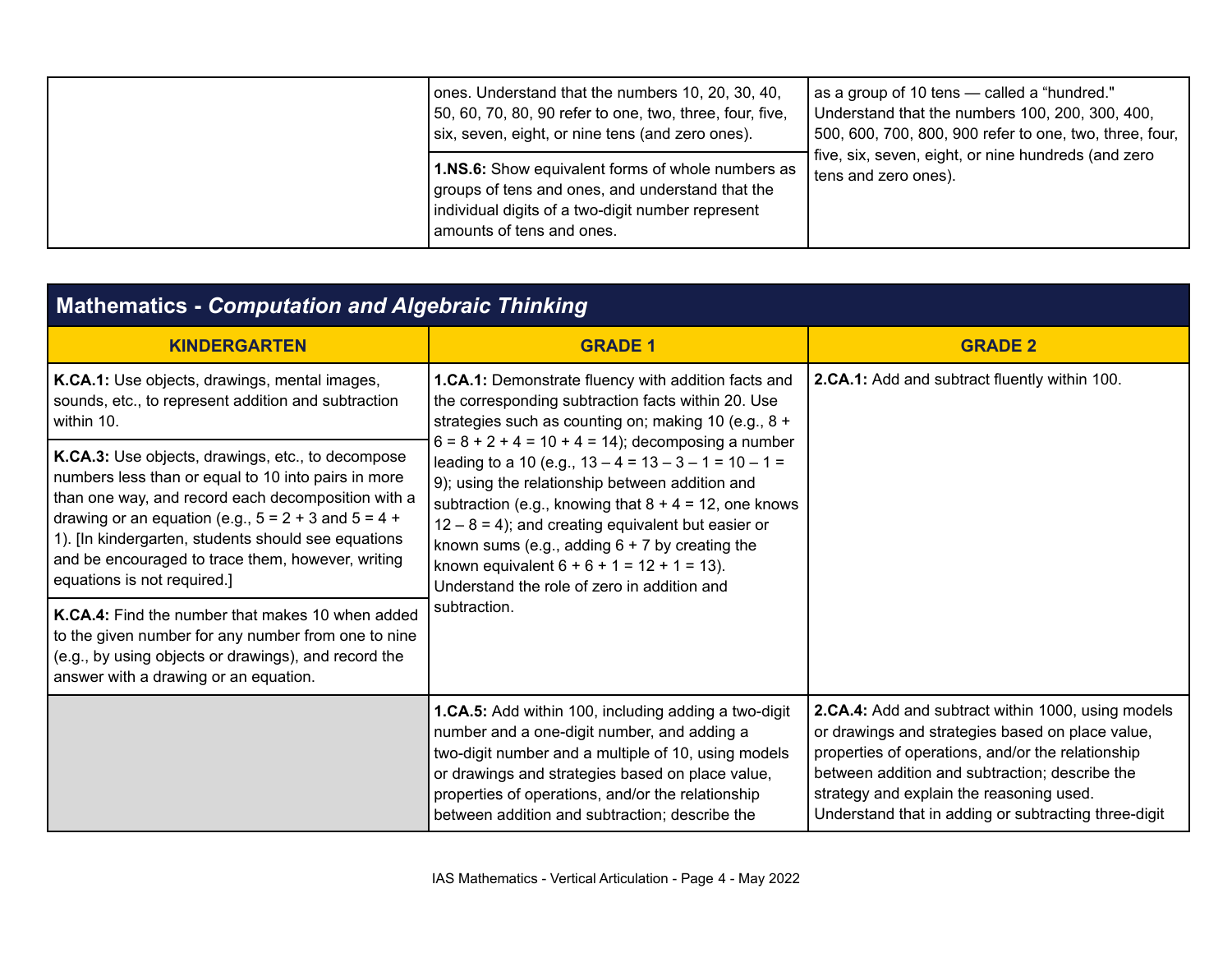|                                                                                                                                                        | strategy and explain the reasoning used. Understand<br>that in adding two-digit numbers, one adds tens and<br>tens, ones and ones, and that sometimes it is<br>necessary to compose a 10.                                                                                                                                                                                   | numbers, one adds or subtracts hundreds and<br>hundreds, tens and tens, ones and ones, and that<br>sometimes it is necessary to compose or decompose<br>tens or hundreds.                                                                                                                                                                                                                                                                              |
|--------------------------------------------------------------------------------------------------------------------------------------------------------|-----------------------------------------------------------------------------------------------------------------------------------------------------------------------------------------------------------------------------------------------------------------------------------------------------------------------------------------------------------------------------|--------------------------------------------------------------------------------------------------------------------------------------------------------------------------------------------------------------------------------------------------------------------------------------------------------------------------------------------------------------------------------------------------------------------------------------------------------|
| K.CA.2: Solve real-world problems that involve<br>addition and subtraction within 10 (e.g., by using<br>objects or drawings to represent the problem). | 1.CA.2: Solve real-world problems involving addition<br>and subtraction within 20 in situations of adding to,<br>taking from, putting together, taking apart, and<br>comparing, with unknowns in all parts of the addition<br>or subtraction problem (e.g., by using objects,<br>drawings, and equations with a symbol for the<br>unknown number to represent the problem). | 2.CA.2: Solve real-world problems involving addition<br>and subtraction within 100 in situations of adding to,<br>taking from, putting together, taking apart, and<br>comparing, with unknowns in all parts of the addition<br>or subtraction problem (e.g., by using drawings and<br>equations with a symbol for the unknown number to<br>represent the problem). Use estimation to decide<br>whether answers are reasonable in addition<br>problems. |
|                                                                                                                                                        | 1.CA.3: Create a real-world problem to represent a<br>given equation involving addition and subtraction<br>within 20.                                                                                                                                                                                                                                                       | 2.CA.3: Solve real-world problems involving addition<br>and subtraction within 100 in situations involving<br>lengths that are given in the same units (e.g., by<br>using drawings, such as drawings of rulers, and<br>equations with a symbol for the unknown number to<br>represent the problem).                                                                                                                                                    |
|                                                                                                                                                        | 1.CA.4: Solve real-world problems that call for<br>addition of three whole numbers whose sum is within<br>20 (e.g., by using objects, drawings, and equations<br>with a symbol for the unknown number to represent<br>the problem).                                                                                                                                         |                                                                                                                                                                                                                                                                                                                                                                                                                                                        |
| K.CA.5: Create, extend, and give an appropriate rule<br>for simple repeating and growing patterns with<br>numbers and shapes.                          | 1.CA.7: Create, extend, and give an appropriate rule<br>for number patterns using addition within 100.                                                                                                                                                                                                                                                                      | 2.CA.7: Create, extend, and give an appropriate rule<br>for number patterns using addition and subtraction<br>within 1000.                                                                                                                                                                                                                                                                                                                             |
|                                                                                                                                                        | 1.CA.6: Understand the meaning of the equal sign,<br>and determine if equations involving addition and                                                                                                                                                                                                                                                                      | 2.CA.6: Show that the order in which two numbers<br>are added (commutative property) and how the                                                                                                                                                                                                                                                                                                                                                       |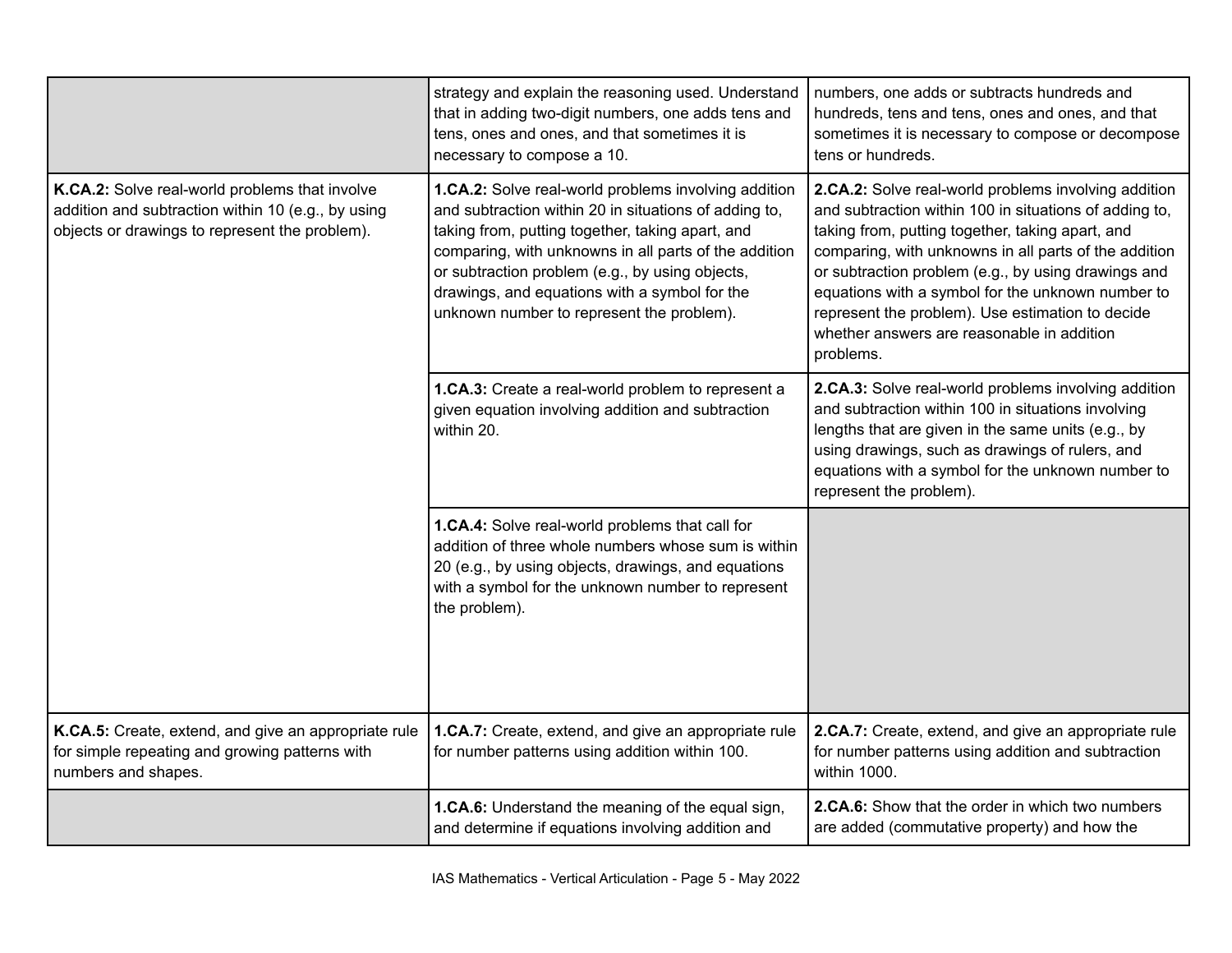| subtraction are true or false (e.g., Which of the<br>following equations are true and which are false? $6 =  $<br>$\begin{bmatrix} 6, 7 = 8 - 1, 5 + 2 = 2 + 5, 4 + 1 = 5 + 2 \end{bmatrix}$ | numbers are grouped in addition (associative<br>property) will not change the sum. These properties<br>can be used to show that numbers can be added in<br>I any order. |
|----------------------------------------------------------------------------------------------------------------------------------------------------------------------------------------------|-------------------------------------------------------------------------------------------------------------------------------------------------------------------------|
|----------------------------------------------------------------------------------------------------------------------------------------------------------------------------------------------|-------------------------------------------------------------------------------------------------------------------------------------------------------------------------|

| <b>Mathematics - Geometry</b>                                                                                                                                                                                                                                                             |                                                                                                                                                                                                                                                                                                                                  |                                                                                                                                                                                                                                                                     |
|-------------------------------------------------------------------------------------------------------------------------------------------------------------------------------------------------------------------------------------------------------------------------------------------|----------------------------------------------------------------------------------------------------------------------------------------------------------------------------------------------------------------------------------------------------------------------------------------------------------------------------------|---------------------------------------------------------------------------------------------------------------------------------------------------------------------------------------------------------------------------------------------------------------------|
| <b>KINDERGARTEN</b>                                                                                                                                                                                                                                                                       | <b>GRADE 1</b>                                                                                                                                                                                                                                                                                                                   | <b>GRADE 2</b>                                                                                                                                                                                                                                                      |
| K.G.1: Describe the positions of objects and<br>geometric shapes in space using the terms inside,<br>outside, between, above, below, near, far, under,<br>over, up, down, behind, in front of, next to, to the left<br>of and to the right of.                                            |                                                                                                                                                                                                                                                                                                                                  |                                                                                                                                                                                                                                                                     |
| K.G.2: Compare two- and three-dimensional shapes<br>in different sizes and orientations, using informal<br>language to describe their similarities, differences,<br>parts (e.g., number of sides and vertices/"corners")<br>and other attributes (e.g., having sides of equal<br>length). | 1.G.1: Identify objects as two-dimensional or<br>three-dimensional. Classify and sort two-dimensional<br>and three-dimensional objects by shape, size,<br>roundness and other attributes. Describe how<br>two-dimensional shapes make up the faces of<br>three-dimensional objects.                                              | 2.G.1: Identify, describe, and classify two- and<br>three-dimensional shapes (triangle, square,<br>rectangle, cube, right rectangular prism) according to<br>the number and shape of faces and the number of<br>sides and/or vertices. Draw two-dimensional shapes. |
| K.G.3: Model shapes in the world by composing<br>shapes from objects (e.g., sticks and clay balls) and<br>drawing shapes.                                                                                                                                                                 | 1.G.2: Distinguish between defining attributes of two-<br>and three-dimensional shapes (e.g., triangles are<br>closed and three-sided) versus non-defining<br>attributes (e.g., color, orientation, overall size).<br>Create and draw two-dimensional shapes with<br>defining attributes.                                        | 2.G.2: Create squares, rectangles, triangles, cubes,<br>and right rectangular prisms using appropriate<br>materials.                                                                                                                                                |
| K.G.4: Compose simple geometric shapes to form<br>larger shapes (e.g., create a rectangle composed of<br>two triangles).                                                                                                                                                                  | 1.G.3: Use two-dimensional shapes (rectangles,<br>squares, trapezoids, triangles, half-circles, and<br>quarter-circles) or three-dimensional shapes (cubes,<br>right rectangular prisms, right circular cones, and<br>right circular cylinders) to create a composite shape,<br>and compose new shapes from the composite shape. | 2.G.3: Investigate and predict the result of<br>composing and decomposing two- and<br>three-dimensional shapes.                                                                                                                                                     |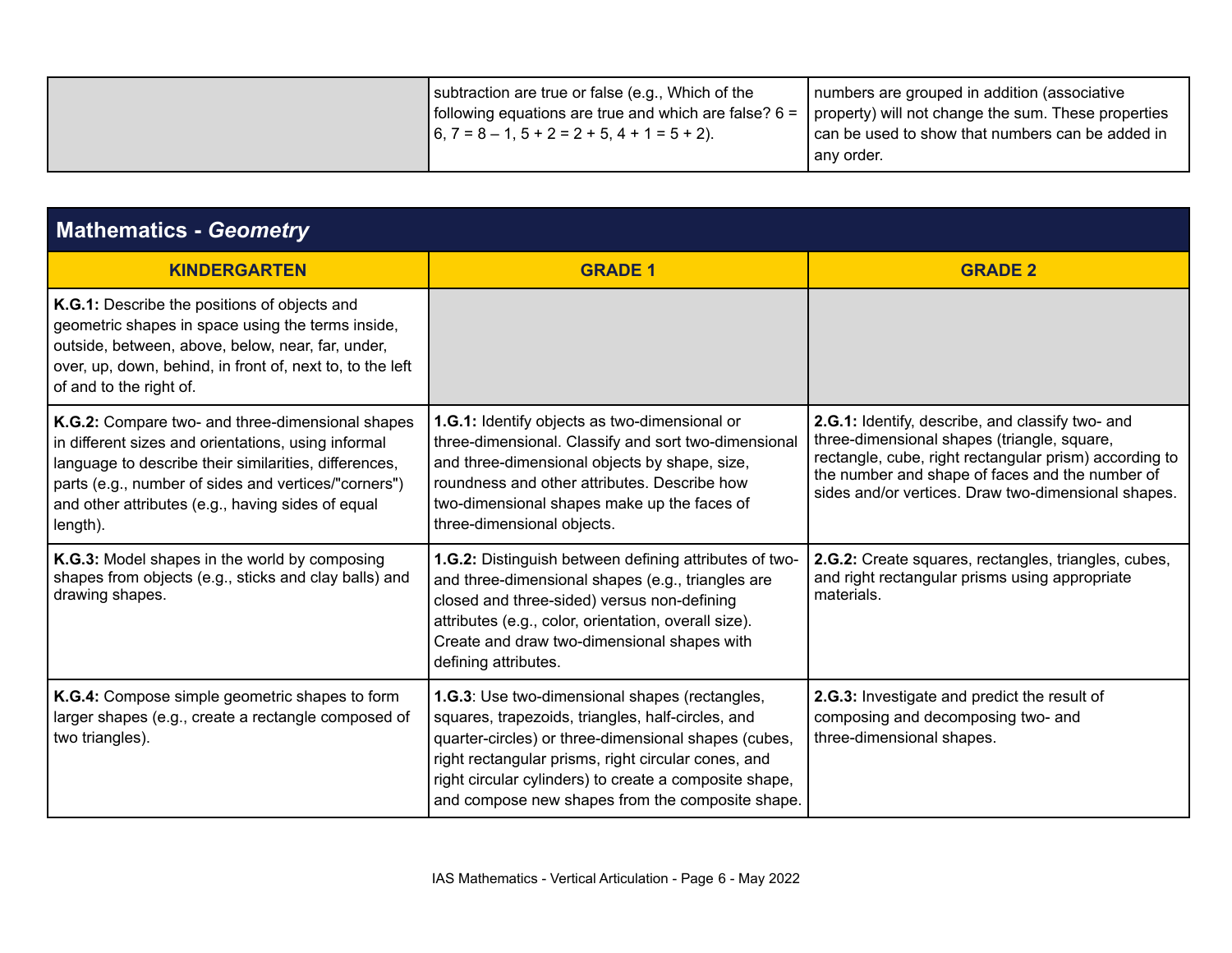| [In grade 1, students do not need to learn formal<br>names such as "right rectangular prism."]                                                                                                                                                 |                                                                                                                                                                                                                                                                                                                            |
|------------------------------------------------------------------------------------------------------------------------------------------------------------------------------------------------------------------------------------------------|----------------------------------------------------------------------------------------------------------------------------------------------------------------------------------------------------------------------------------------------------------------------------------------------------------------------------|
| <b>1.G.4:</b> Partition circles and rectangles into two and<br>four equal parts; describe the parts using the words<br>halves, fourths, and quarters; and use the phrases                                                                      | 2.G.4: Partition a rectangle into rows and columns of<br>same-size (unit) squares and count to find the total<br>number of same-size squares.                                                                                                                                                                              |
| half of, fourth of, and quarter of. Describe the whole<br>as two of, or four of, the parts. Understand for<br>partitioning circles and rectangles into two and four<br>equal parts that decomposing into equal parts<br>creates smaller parts. | 2.G.5: Partition circles and rectangles into two, three,<br>or four equal parts; describe the shares using the<br>words halves, thirds, half of, a third of, etc.; and<br>describe the whole as two halves, three thirds, four<br>fourths. Recognize that equal parts of identical<br>wholes need not have the same shape. |

| <b>Mathematics - Measurement</b>                                                                                                                                                                             |                                                                                                                                                     |                                                                                                                                                                                                                                                                                              |
|--------------------------------------------------------------------------------------------------------------------------------------------------------------------------------------------------------------|-----------------------------------------------------------------------------------------------------------------------------------------------------|----------------------------------------------------------------------------------------------------------------------------------------------------------------------------------------------------------------------------------------------------------------------------------------------|
| <b>KINDERGARTEN</b>                                                                                                                                                                                          | <b>GRADE 1</b>                                                                                                                                      | <b>GRADE 2</b>                                                                                                                                                                                                                                                                               |
| K.M.1: Make direct comparisons of the length,<br>capacity, weight, and temperature of objects, and<br>recognize which object is shorter, longer, taller,<br>lighter, heavier, warmer, cooler, or holds more. | 1.M.1: Use direct comparison or a nonstandard unit<br>to compare and order objects according to length,<br>area, capacity, weight, and temperature. | 2.M.1: Describe the relationships among inch, foot,<br>and yard. Describe the relationship between<br>centimeter and meter.                                                                                                                                                                  |
|                                                                                                                                                                                                              |                                                                                                                                                     | 2.M.2: Estimate and measure the length of an object<br>by selecting and using appropriate tools, such as<br>rulers, yardsticks, meter sticks, and measuring tapes<br>to the nearest inch, foot, yard, centimeter, and meter.                                                                 |
|                                                                                                                                                                                                              |                                                                                                                                                     | 2.M.3: Understand that the length of an object does<br>not change regardless of the units used. Measure the<br>length of an object twice using length units of<br>different lengths for the two measurements. Describe<br>how the two measurements relate to the size of the<br>unit chosen. |
|                                                                                                                                                                                                              |                                                                                                                                                     | 2.M.4: Estimate and measure volume (capacity)<br>using cups and pints.                                                                                                                                                                                                                       |